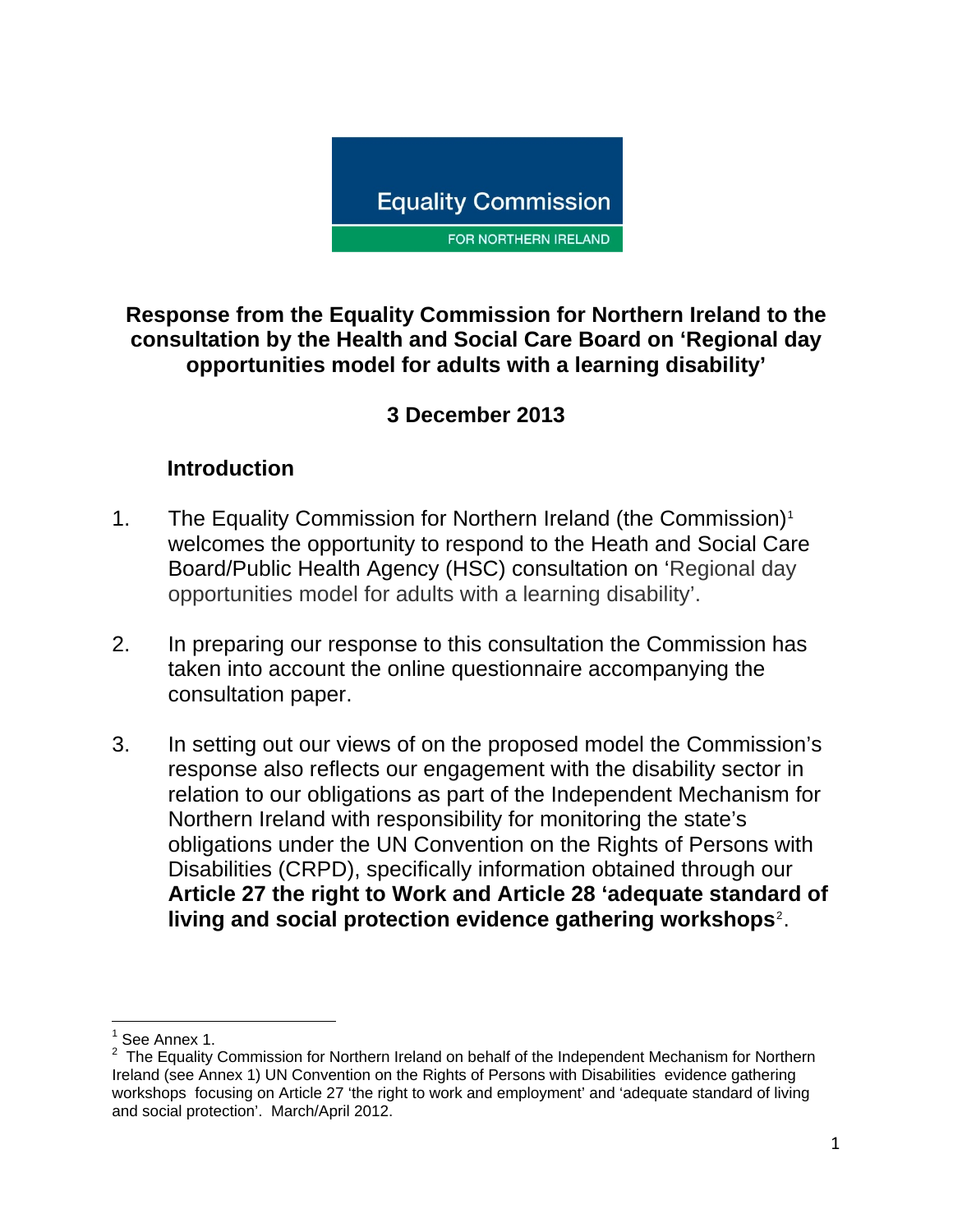### **General Observations and Comments**

- 4. The Commission welcomes many of the key aspects of the Day Opportunities Model set out in the consultation paper. Specifically, we welcome the general framework and its intention to reflect the expectations for government departments set out by Bamford Review in 'Equal Lives'. We endorse the Board's definition of Day Opportunities which includes key areas such as accredited further education, paid supported employment and the development of nonsegregated general transport provision. Furthermore, we endorse the objective set out for the Day Opportunities Model to ensure that the individual and specific requirements of beneficiaries are met and that inequalities are addressed.
- 5. However, whilst we welcome the general approach adopted in the proposed 'Day Opportunities Model' we recommend further detailed consideration be given to issues that have been highlighted within the Model which in our view are key to delivering tangible outcomes for the potential beneficiaries of the proposed Model. These issues are summarised briefly below:
	- the need to ensure ongoing meaningful and effective engagement with people with learning disabilities about their own individual aspirations relating to day opportunity services, and the need to include participants in the governance and monitoring arrangements associated with implementation;
	- the need to consider multiple identity issues e.g. difficulties experienced by women, black minority ethnic minorities including Irish Travellers, younger people and adults etc;
	- the need to provide choice for people with moderate and profound disabilities;
	- the need to take account of the Accessible Transport Strategy Action Plan 2012-2015 and engage with appropriate organisations e.g. the Inclusive Mobility Transport Advisory Committee, to deliver on commitment given to provision of inclusive transport provision to support day opportunities programmes, (including consideration of Travel Scheme Programmes to support independent living for people with learning disabilities);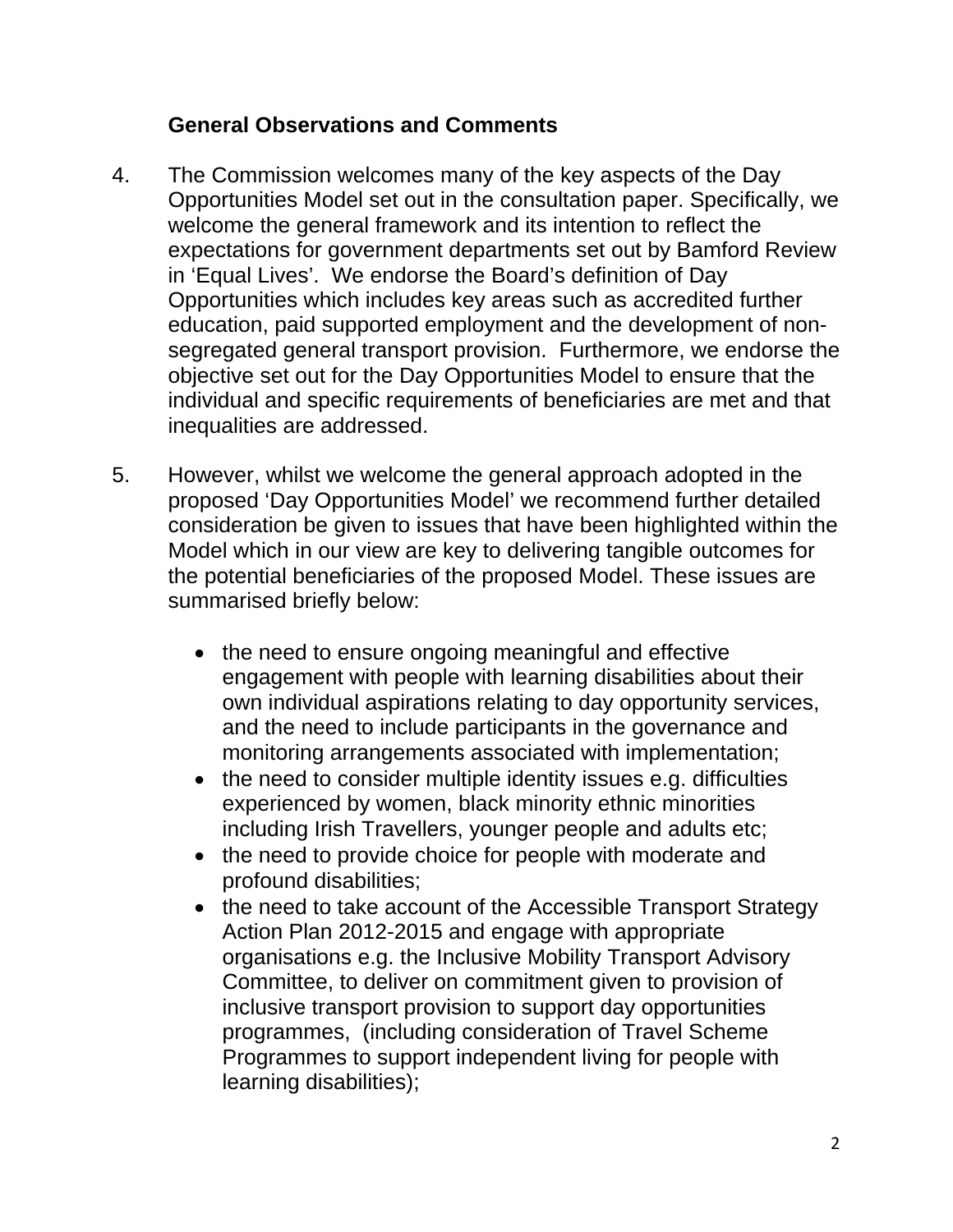• the development of an action plan identifying SMART targets and including the allocation of appropriate resources.

### **Effective involvement of People with Learning Disabilities**

- 6. The Commission welcomes the consideration being given by the Board to the Patient Client Council research entitled 'My Day, My Way<sup>[3](#page-2-0)</sup> which reflects the views of people with learning disabilities regarding the changes in day services in Northern Ireland. The CRPD emphasises the inclusion and participation of disabled people in the development of policies and measures which directly or indirectly impact on their lives.
- 7. Article 3, General Principles, of the CRPD requires consideration of the need for respect for inherent dignity, individual autonomy, including the freedom to make one's own choices and the independence to enable that choice to be made. Further, within the same provision the Convention calls for the **full and effective participation** and inclusion in society of disabled people.
- 8. In terms of understanding the collective experience of disabled people and their situation, Article 4(3) of the CRPD requires public authorities to closely consult and **actively involve disabled people, including young people** through their representative organisations in the development and implementation of legislation and policies to implement the Convention and in decision making processes related to them such as day opportunities programmes.
- 9. Further, the preamble requires recognition of the human rights of disabled children, taking into account the Convention on the Rights of the Child whilst Article 3 (h), General Principles, requires all public authorities to respect their evolving capacities and their right to preserve their identities.

<span id="page-2-0"></span><sup>&</sup>lt;u> 1989 - Andrea Albert III, martin a bh</u> <sup>3</sup> Patient Client Council (August 2011): 'My Day, My Way: "what I do during the day" - What people with a learning disability said'. Available at: [www.patientclientcouncil.hscni.net/uploads/research/MyDay My](http://www.patientclientcouncil.hscni.net/uploads/research/MyDay%20My%20Way%20Final.pdf)  [Way Final.pdf](http://www.patientclientcouncil.hscni.net/uploads/research/MyDay%20My%20Way%20Final.pdf)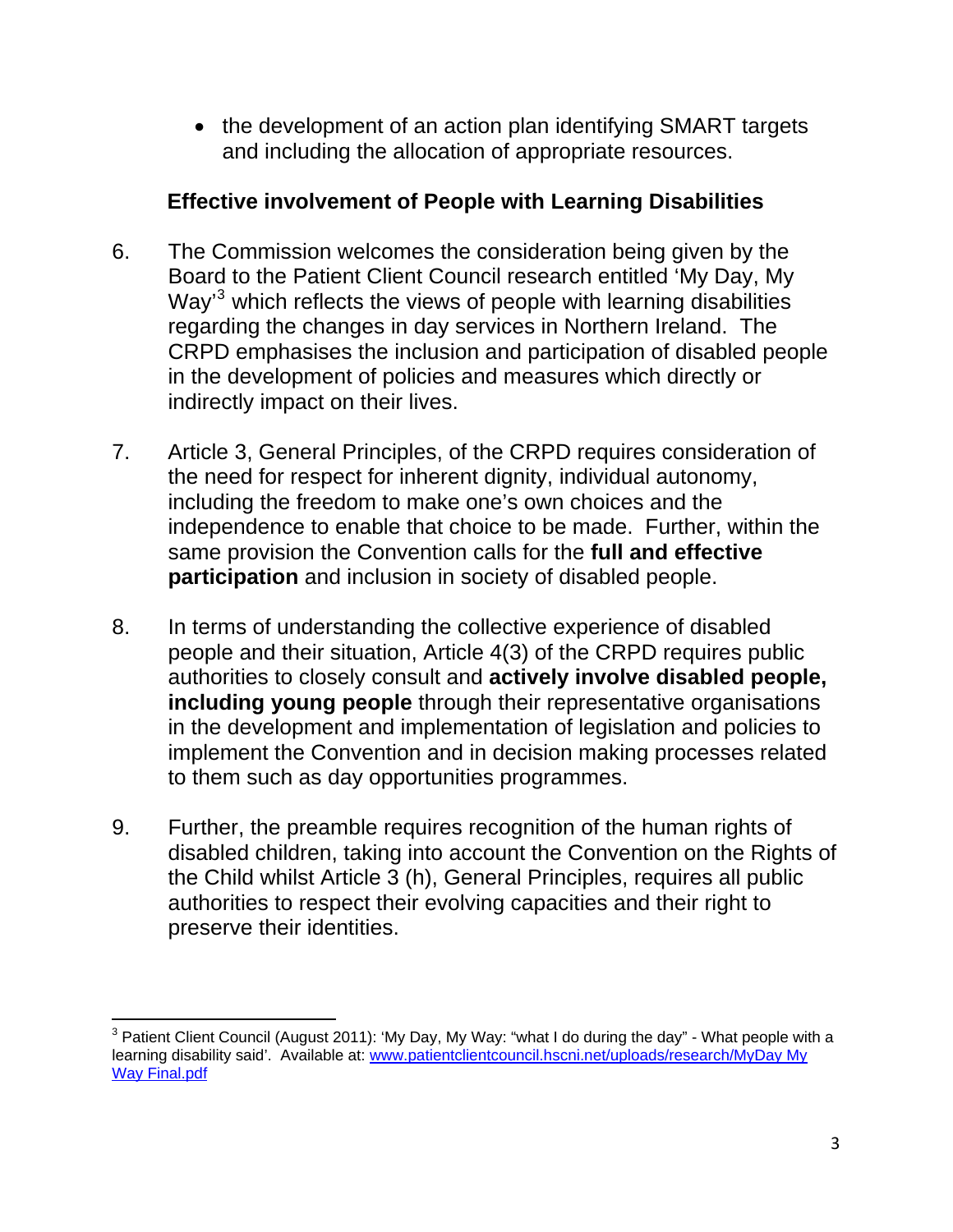- 10. Article 7 concerning the rights of children and young people requires, inter alia, the HSC to take measures to ensure that disabled children and young people have the opportunity to express their views on all matters affecting them giving due weight in accordance with their age and maturity on a equal basis with other children and young people<sup>[4](#page-3-0)</sup>.
- 11. The Commission notes that this model was developed by the Bamford Learning Disability Sub-Group in partnership with a number of representatives from government departments and includes service users from the Compass Advocacy Network. We welcome this approach as evidence of good practice reflecting CRPD articles highlighted above.
- 12. However, we do not consider that highlighting a member of the group as a 'supporter' for the service users and identifying them by name is appropriate. Such a statement potentially undermines the dignity of the service users. A more sensitive approach would have been to identify the member in question's role as a support worker with the Compass Advocacy Network. It is important the language used to describe the participation of disabled people in decision making processes reflects their involvement on equal basis with others on the Sub-Group.
- 13. The CPRD highlights the fact that disabled people, on account of their **multiple identities**, are subject to multiple or aggravated forms of discrimination on the basis of race, colour, sex, language, religion, political or other opinion, national, ethnic, indigenous, or social origin, property, birth, age or other status (e.g. sexual orientation)<sup>[5](#page-3-1)</sup>. This requires consideration of the rights of disabled people within the context of other human rights treaties such as:

<span id="page-3-0"></span><sup>&</sup>lt;u> 1989 - Andrea Albert III, martin a bh</u> <sup>4</sup> See also: Equality Commission for Northern Ireland (May 2008): 'Let's Talk Let's Listen: ECNI Guidance for Public Authorities on Consulting and Involving Children and Young People', available at: [http://www.equalityni.org/archive/LetsTalkLetsListen\(Final\).pdf](http://www.equalityni.org/archive/LetsTalkLetsListen(Final).pdf) This should include the opportunity to shape and influence government policy, strategies which consider any formal intervention to address the issues of disabled people, or any general policy applicable to the wider community and society though not necessarily disability specific in content or origin.

<span id="page-3-1"></span><sup>5</sup> Preamble, paragraph (p). Available at: <http://www.equalityni.org/archive/pdf/UNCRPDOptionalProtocolPE.pdf>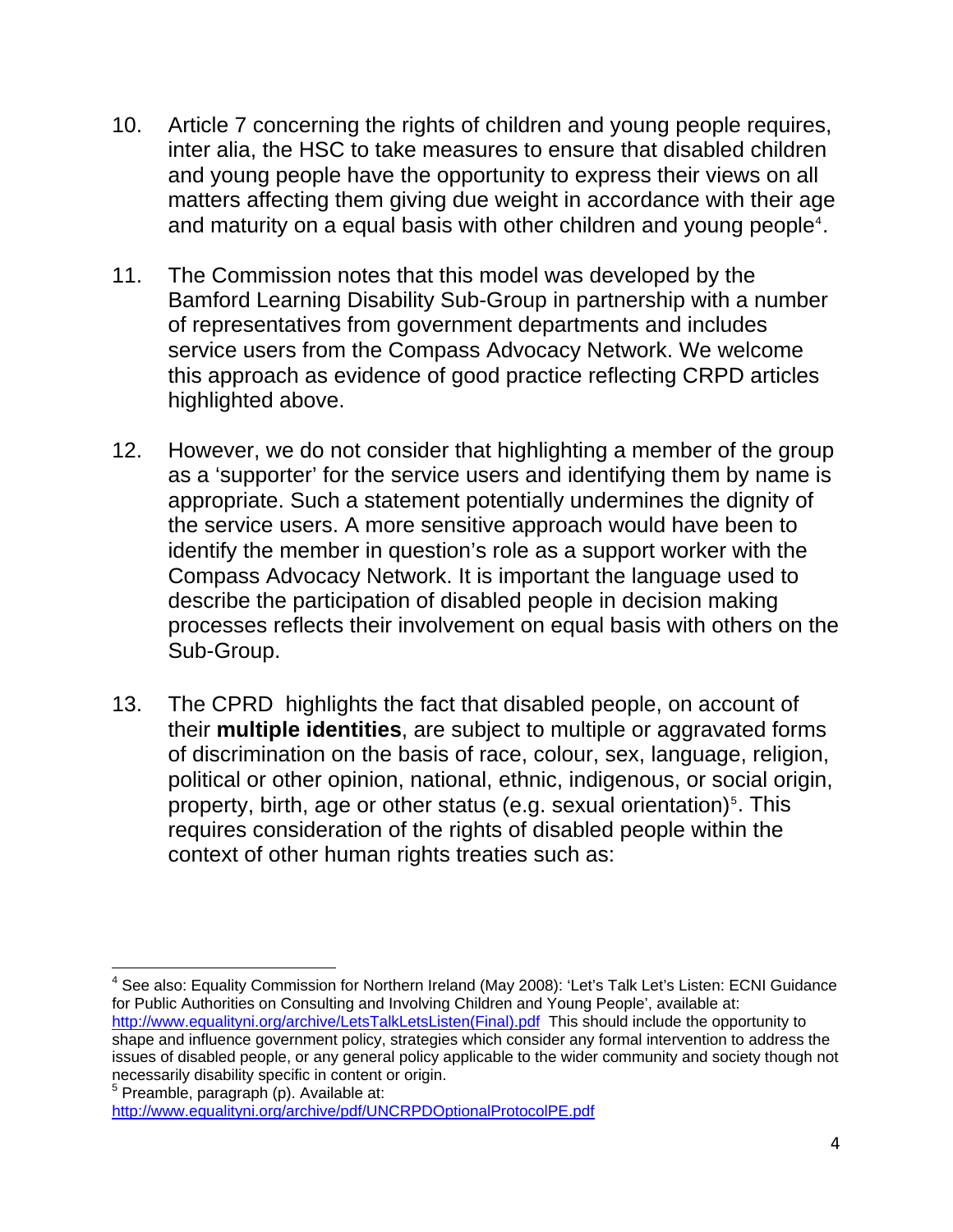- the International Covenant for Economic, Social and Cultural  $Rights$  (ICESCR) $s$ ;
- the International Convention on the Elimination of all Forms of Racial Discrimination (ICERD)<sup>[7](#page-4-1)</sup>;
- Convention on the Elimination of all Forms of Discrimination Against Women (CEDAW)<sup>[8](#page-4-2)</sup>;
- Convention on the Rights of the Child (CRC)<sup>[9](#page-4-3)</sup>.
- 14. When giving consideration to the multiple identities of disabled people, thereby acknowledging the broad diversity of disabled people the CPRD, recognises, in the **Preamble,** the requirement to protect the rights of all disabled people, including those who require intensive support<sup>[10](#page-4-4)</sup>. This means public authorities and state funded agencies must consider the needs of people with both moderate and profound disabilities. With regard to the Day Opportunities Model it is important that every service user, regardless of whether or not they have moderate and profound disabilities, have access to a wide range of choices that best meets their requirements including mainstream educational and employment opportunities.

# **Employment, Education and Training Opportunities**

15. The Commission strongly welcomes the consideration being given to the principle and practice of supported employment within the Day Opportunities Model. We are aware that, historically, supported employment programmes have not received direct government

<span id="page-4-0"></span><sup>&</sup>lt;u> 1980 - An Dùbhlachd ann an Dùbhlachd ann an Dùbhlachd ann an Dùbhlachd ann an Dùbhlachd ann an Dùbhlachd ann a</u> <sup>6</sup> International Covenant on Economic, Social and Cultural Rights (ICESCR). Adopted and opened for signature, ratification and accession by General Assembly resolution 2200A (XXI)

of 16 December 1966 entry into force 3 January 1976, in accordance with Article 27, text available at: <http://www2.ohchr.org/english/law/pdf/cescr.pdf>

<span id="page-4-1"></span>Convention on the Elimination of all Forms of Racial Discrimination. Adopted and opened for signature and ratification by General Assembly resolution 2106 (XX) of 21 December 1965 entry into force 4 January 1969, in accordance with Article 19. Text available at: <http://www.ohchr.org/EN/ProfessionalInterest/Pages/CERD.aspx>

<span id="page-4-2"></span><sup>&</sup>lt;sup>8</sup> Convention on the Elimination of all forms of Discrimination against Women adopted in 1979 by the UN General Assembly is often described as an international bill of rights for women. Text available at: <http://www.un.org/womenwatch/daw/cedaw/cedaw.htm>

<sup>&</sup>lt;sup>9</sup> United Nations Convention on the Rights of the Child. Available at:

<span id="page-4-4"></span><span id="page-4-3"></span><http://www2.ohchr.org/english/law/pdf/crc.pdf><br><sup>10</sup> See Preamble (j). Available at: http://www.equalityni.org/archive/pdf/UNCRPDOptionalProtocolPE.pdf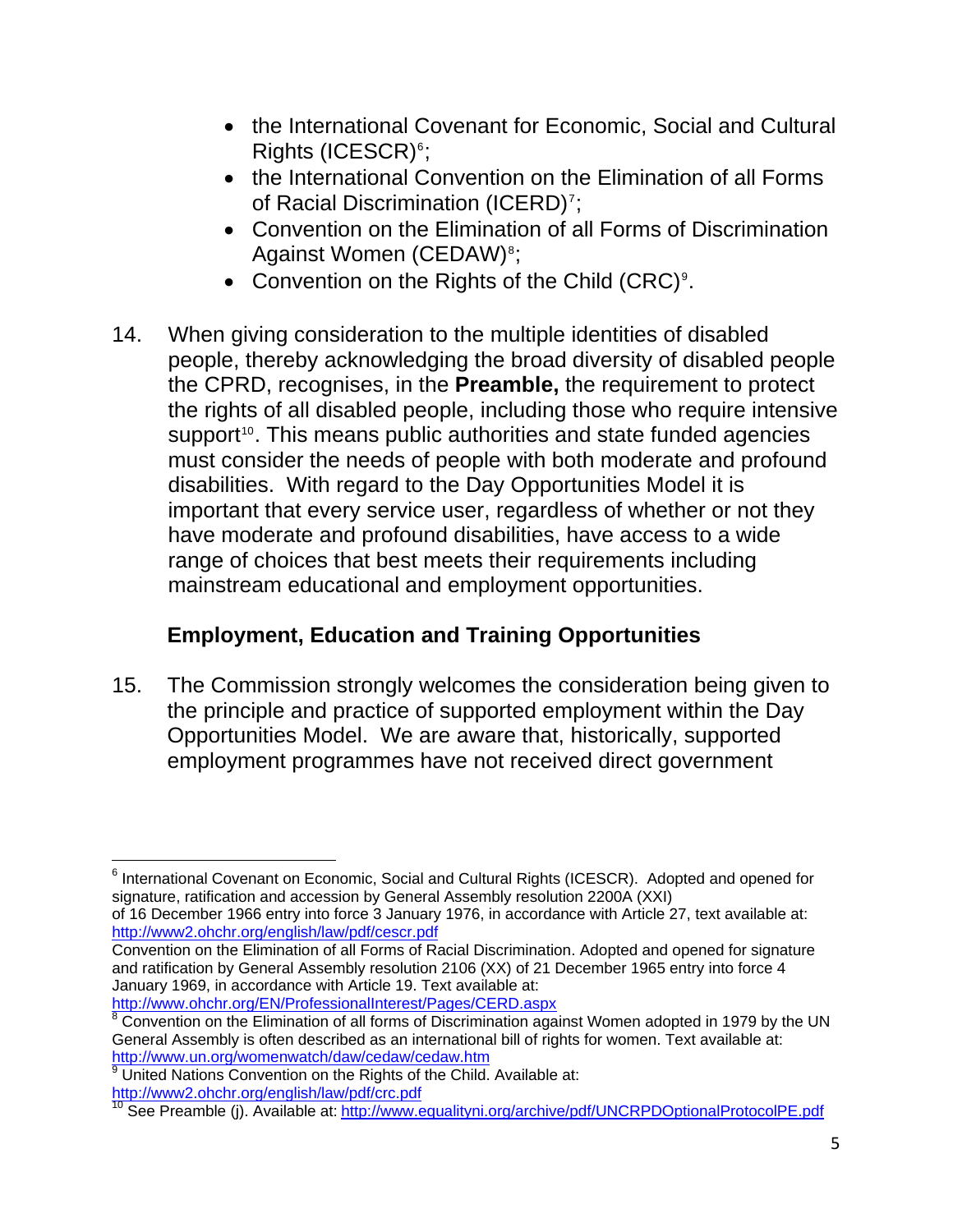support at a consistent level similar to other mainstream employment programmes $11$ .

- 16. A strong body of international research suggests that work experience placements are a key method enabling people with complex disabilities to achieve paid employment in the open labour market<sup>[12](#page-5-0)</sup> and that, with effective support, adults with learning disabilities and severe/enduring mental ill-health are able to work using the Individual placement and Support Approach<sup>[13](#page-5-1)</sup>.
- 17. The Final Report of the PSI Working Group on Disability highlighted the need for better resources for supported employment programmes<sup>[14](#page-5-2)</sup>. Stakeholders attending the Equality Commission's Article 27/28<sup>[15](#page-5-3)</sup> CRPD evidence gathering workshops and stakeholder round-tables on the draft Disability Strategy highlighted that mainstream government programmes to support people with disabilities into employment did not include accurate statistics and targets for people with disabilities with complex needs. The majority of people with disabilities within this category cannot avail of the more mainstream government employment programmes<sup>[16](#page-5-4)</sup>.
- 18. The Commission understands that the Northern Ireland Assembly Committee for Employment and Learning intends to undertake an inquiry into SEN provision for post 19 year olds. We believe that the

  $11$  Equality Commission for Northern Ireland feedback from CRPD evidence gathering workshops, articles 27 'the right to Work 'and 28 'the right to An Adequate Standard of Living and Social Protection.', March/April 2011.

<span id="page-5-0"></span><sup>&</sup>lt;sup>12</sup> Spjelkavik, O. and Evans, M.J. (2007): 'Impressions of Supported Employment – A study of some European Supported Employment Services and their activities', (Work Research Institute, Oslo). For further information see Northern Ireland Union of Supported Employment website: [www.niuse.org.uk](http://www.niuse.org.uk/) or European Union of Supported Employment website: [www.euse.org](http://www.euse.org/)<br><sup>13</sup> ECNI (2007): 'Statement on Key Inequalities in No[rthern Ireland',](http://www.euse.org/) page 12, paragraph 5.<br><sup>14</sup> Ibid, paragraphs 8.16-8.17, pages 108 -109.<br><sup>15</sup> Article 27, th

<span id="page-5-1"></span>

<span id="page-5-2"></span>

<span id="page-5-3"></span>protection.

<span id="page-5-4"></span><sup>16</sup> Open Society Institute (2005): *Rights of People with Intellectual Disabilities - Access to Education and Employment*, (EU Monitoring Advocacy Programme Mental Health Initiative, UK Monitoring Report), paragraphs 2-3, page 158. The Government's Access to Work scheme is targeted at people with disabilities who may need additional support, reasonable adjustments to stay in employment such as aids/equipment, job coach, a support worker etc. The scheme is acknowledged as being 'very creative' in considering individual support requirements. However, it does not include measures such as provision of job coaches or vocational profiling to assist people with disabilities to find employment. This mainstream programme has been adapted to support people with learning disabilities or who have complex support requirements to find employment but only provides such support when employment has been found.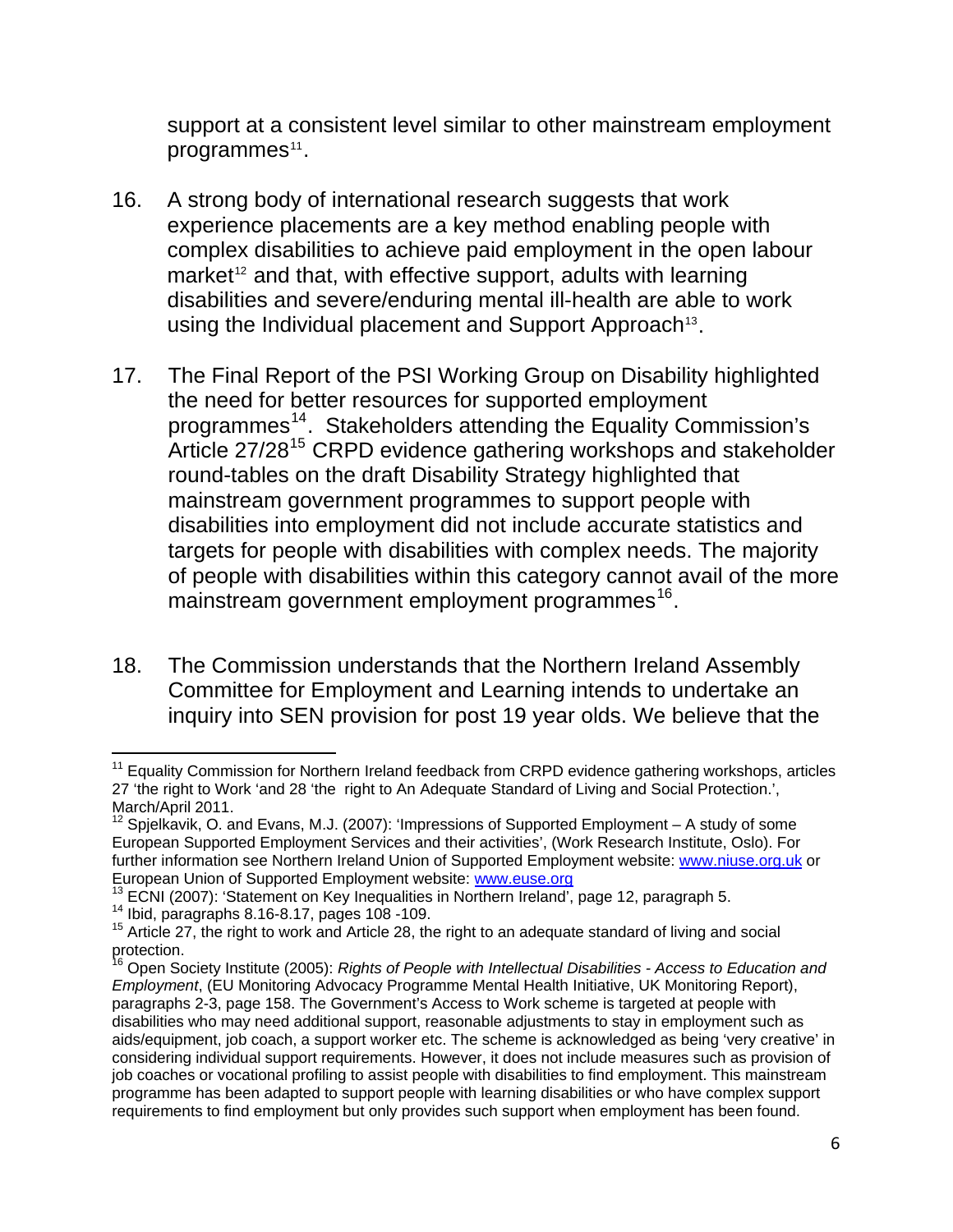inquiry should highlight gaps in current provision for supporting people with learning disabilities to access vocational training and employment opportunities. It is important that any new day opportunities model should take into account the findings and recommendations of this enquiry. Furthermore, we hope that members of the Bamford Inter-Departmental Group tasked with the implementation of this Day Opportunities Model will actively participate in the inquiry taking account of feedback from stakeholders within this public consultation process.

- 19. The HSC and the Bamford Interdepartmental Group may wish to consider the Department of Employment and Learning (DEL) Disability Employment Strategy (due to be published in April 2014) which will focus on support measures to assist disabled people with more complex support requirements into employment as well as considering what actions should be taken to ensure they are effectively supported to retain employment.
- 20. The Department has already begun a series of consultation events directed primarily at those with complex support requirements. The aim of these consultation workshops, in addition to identifying the barriers are stopping them from moving into employment, will also examine the existing range of disability employment service specialist programmes, such as Workable, Work Connect, Access to Work, Job introduction Programme, Condition Management Program, and the Occupational Psychology Service. We believe it would be beneficial for the ongoing development of the Day Opportunities Model to take into account the outcome of this consultation process, including any recommendations and outcomes which may arise. In particular attention should be paid to changes to specialist disability services so that where appropriate, they can be integrated into the Day Opportunities Model.
- 21. The Commission understands that the Day Opportunities Model has already been piloted, launched in September 2011 and completed in April 2014. The Cross-border project facilitated by Mencap and Disability Action supported by the HSC and the Western Trust through the European's Union's INTERREG IVA Programme and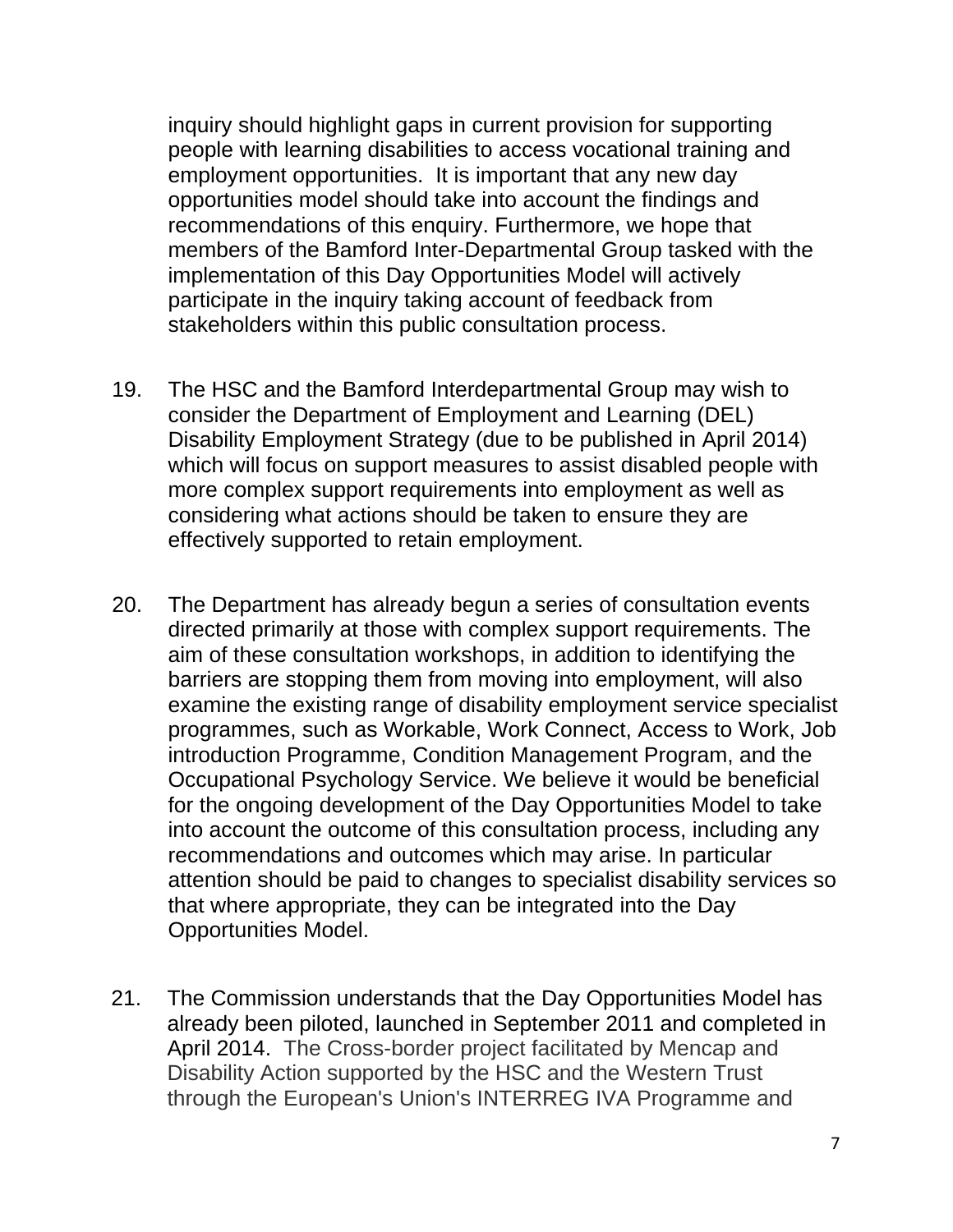delivered by Co-operation and Working Together (CAWT). We recommend that the evaluation of this project should be reflected in any future developments associated with the Day Opportunities Model.

# **Transition Planning**

Transition planning is of fundamental importance to ensuring young people with disabilities are able to access education, training and employment opportunities and to participate within local communities. Ensuring appropriate support for young people making the transition to adulthood is essential to ensuring people with disabilities are able to live an independent life, as protected by Article 19 CRPD and that they are able to exercise the right to work, as protected by Article 27 CRPD. Further detail is required as to how the transition planning requirements of young people with learning disabilities will be taken account of within the Day Opportunities Model.

- 22. The RQIA Review of Community Services for Adults with a Learning Disability<sup>[17](#page-7-0)</sup> has highlighted the fact that transitions to adult services for young people with a learning disability were cited by HSC Trusts as a continuing concern both for young people and carers. The Review Team were informed of significant difficulties relating to transition from school and from child to adult health and social care. The Trusts reported that there are no statutory obligations to support young people with learning disabilities to make transition from school into further education and from further education into employment.
- 23. Furthermore, the Review Team also observed that part-time working can impact on entitlement to social security benefits. The Review concludes that young people with learning disabilities and their families do not always receive appropriate information about support available to young people on leaving school<sup>[18](#page-7-1)</sup>.

<span id="page-7-0"></span>  $17$  The Regulation Quality and Improvement Authority (August 2013): 'A Baseline Assessment and Review of Community Services for Adults with a Learning Disability', final two paragraphs, page 36. Available at: [http://www.rqia.org.uk/cms\\_resources/Community%20Services%20for%20Adults%20with%20a%20Learn](http://www.rqia.org.uk/cms_resources/Community%20Services%20for%20Adults%20with%20a%20Learning%20Disability.pdf) [ing%20Disability.pdf](http://www.rqia.org.uk/cms_resources/Community%20Services%20for%20Adults%20with%20a%20Learning%20Disability.pdf)

<span id="page-7-1"></span> $18$  Ibid, final two paragraphs, page 36.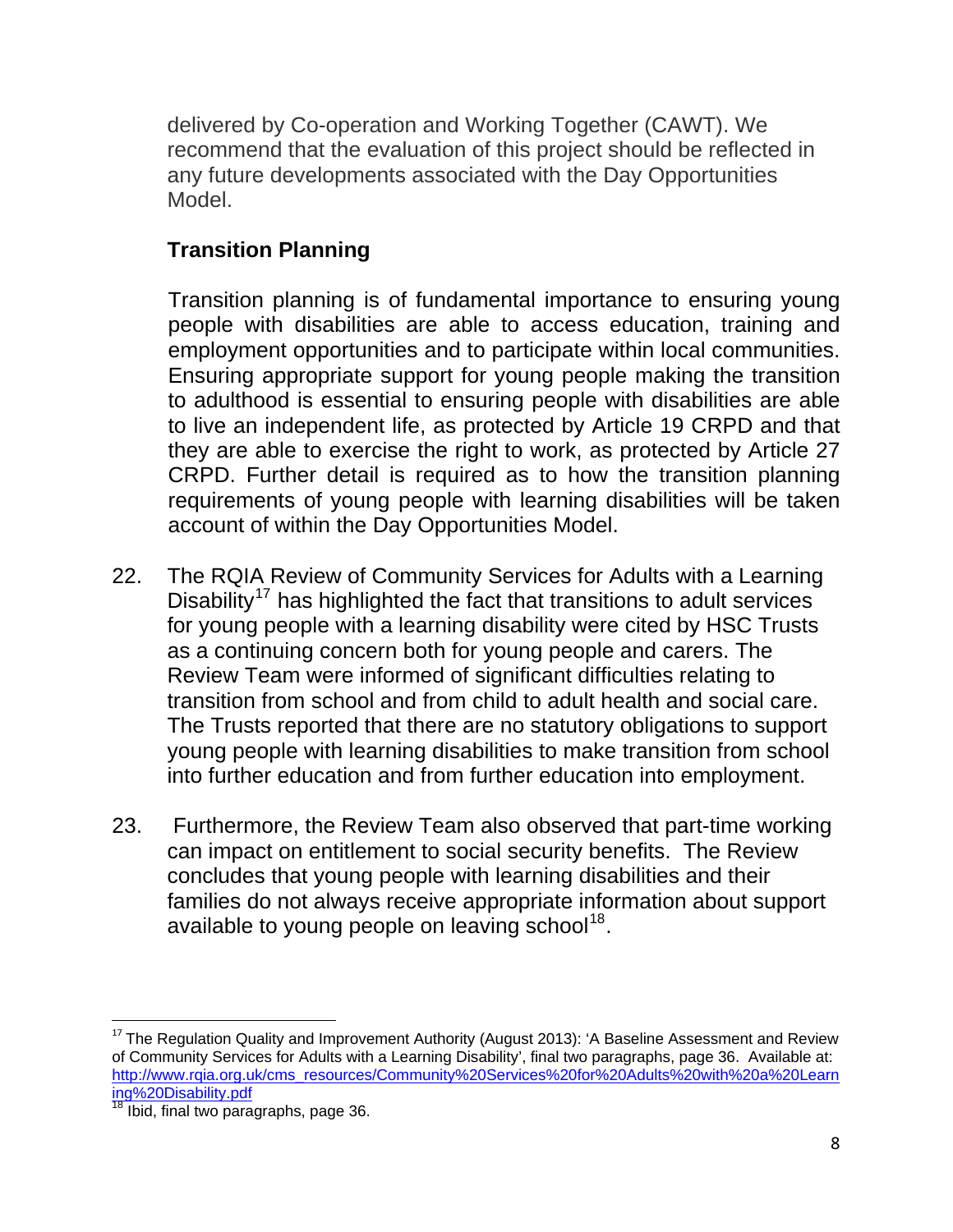- 24. The RQIA Report also noted that parents of adults who have attended further education courses expressed concerns about the lack of support for the young adult settling into further education, and a lack of genuine options and subsequent opportunities for progression once a training course comes to an end.
- 25. In its 'Review of Transitions to Adults Services for Young People with Learning Disabilities', the Northern Ireland Commissioner for Children and Young People (NICCY) expressed concern about the lack of statutory transition support at the end of further education to assist people to enter employment, resulting in young people tending to remain in further education settings for overly long periods of time or remain in day care services rather than pursuing employment options<sup>[19](#page-8-0)</sup>.
- 26. The Bamford Monitoring Group has highlighted a perceived lack of new courses and a limited variety of existing courses and has emphasised the need for more input from people with a learning disability in order to identify perceived barriers to change<sup>[20](#page-8-1)</sup>.
- 27. The Commission has noted that the report of the Transitions Inter-Departmental Working Group (2006) identified gaps<sup>[21](#page-8-2)</sup> in transition planning and we urged that these were addressed in the forthcoming action plan to implement the Disability Strategy. Since the removal of the Children's Fund, we understand that community and voluntary organisations delivering transition services have faced difficulties in sustaining such provision.
- 28. The Commission endorses the key recommendations set out in the NICCY research that there should be a statutory obligation to provide transition planning for all young people with learning disabilities (not

<span id="page-8-0"></span> <sup>19</sup> Lundy, L., Byrne, B & McKeown, P., (September 2012): 'Review of Transitions to Adult Services for Young People with Learning Disabilities', (NICCY), page 34, paragraph 2. Available at: [http://www.niccy.org/uploaded\\_docs/2012/Publications/NICCY%20Transitions%20Report%20-](http://www.niccy.org/uploaded_docs/2012/Publications/NICCY%20Transitions%20Report%20-%20final%20Sept%2012.pdf)

<span id="page-8-1"></span>[<sup>%20</sup>final%20Sept%2012.pdf](http://www.niccy.org/uploaded_docs/2012/Publications/NICCY%20Transitions%20Report%20-%20final%20Sept%2012.pdf)<br><sup>20</sup> DHSSPSNI (January 2012): Op Cit., paragraph 5.5.26, page 36.

<span id="page-8-2"></span><sup>&</sup>lt;sup>21</sup> Report of the Transitions Inter-Departmental Working Group (2006): - Amongst the gaps identified were inappropriate and inflexible day-care provision for young adults, limited vocational and life skills training opportunities, lack of flexible employment opportunities e.g. open and supported employment, lack of advice and information to parents and young people with disabilities and gaps in transition training for independent living.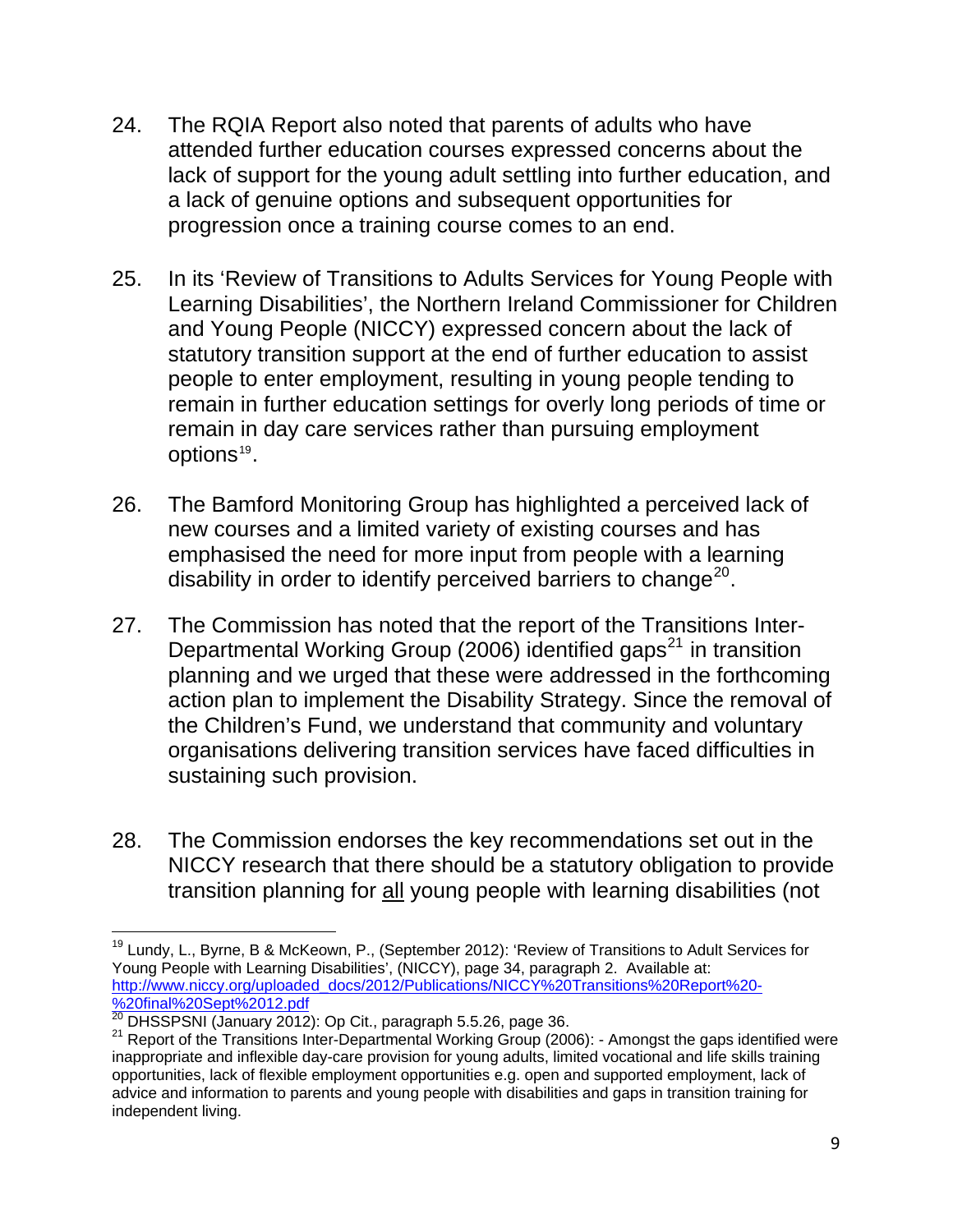just those who have been statemented) and that there is a need to provide appropriate and accessible post school educational opportunities, including consistent transition support, across the region to enable such young people to access supported employment opportunities.<sup>22</sup>

29. We agree with the recommendation that success in Day Opportunities begins at transition and emphasise the importance of developing transitional frameworks and appropriate structures between services for children and those for adults encourage better collaboration to secure positive outcomes for young people.

## **Monitoring and Reviewing Mechanisms**

- 30. The HSCB will be aware of the conclusions reached by the Regulation and Quality Improvement Authority (RQIA), in its Baseline Assessment and Review of Community Services for Adults with a Learning Disability, which emphasised the need for the Board to conduct a more robust review of multiagency and integrated team working, including some measurement of qualitative outcomes. The report suggests that this is essential to enable HSC Trusts to better manage the demands on their services $23$ .
- 31. The Commission welcomes the interagency partnership approach adopted including arrangements for joint resourcing and management of community services to maximise the effective use of resources, simplify pathways to service provision and minimise the duplication of services in delivering daytime community based services. The Commission advises that the recommendations of the abovementioned RQIA Review be taken into account in progressing forward the partnership commitments outlined in the Day Opportunities Model to deliver training, educational, employment, services and a range of social activities for service users.

<sup>&</sup>lt;sup>22</sup> Op Cit, (NICCY September 2012), final and closing bullet points pages 65/66.

<span id="page-9-0"></span> $^{23}$  Op cite, The Regulation Quality and Improvement Authority (August 2013): final paragraph, page 44.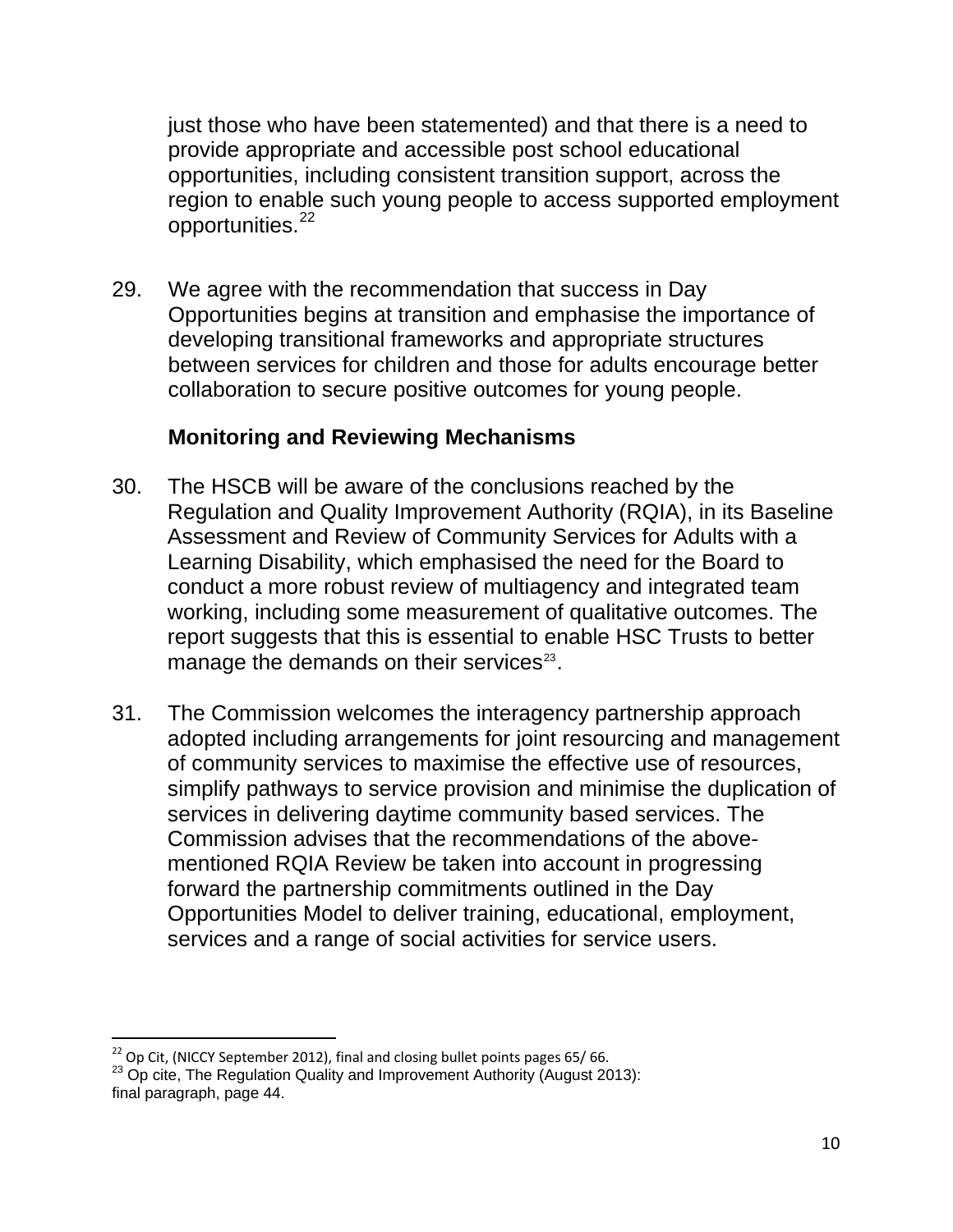- 32. The Commission recommends that the Model should outline clear monitoring and review measures to ensure effectiveness of service delivery, including specific action measures and associated performance indicators concerning person centered planning and general delivery of integrated services. Whilst he Day Opportunities Model as currently presented has very clear positive aims, goals and objectives, the setting out of quantifiable actions with SMART targets would better serve to measure the impact of the proposed model. We note the consultation paper, in reference to the Bamford Action Plan 2012-2015, highlights the need for a greater focus on outcomes rather than outputs.
- 33. Any monitoring and review mechanism should involve the participation of service users and reflect their views on the progression and delivery of services. The Commission welcomes the recognition that service users and carers need to be involved in helping to develop the design of new services. We acknowledge that account has been taken of the views expressed by the majority of service users that the new services associated with the Model should not be confined to day time hours but should be flexible and include evenings and weekends.

# **Transport**

- 34. The Commission welcomes the consideration being given to the relationship between accessible transport and day opportunities and recommend that the Bamford Interdepartmental Group engages with the Inclusive Mobility Transport Advisory Committee  $(IMTAC)^{24}$  $(IMTAC)^{24}$  $(IMTAC)^{24}$ .
- 35. We note the recommendation that any Day Opportunities Model created should aim to empower individuals to access and participate in activities independently. We would draw attention to the importance of developing travel training to support service users to maximize their independence and make use of the opportunities

<span id="page-10-0"></span><sup>&</sup>lt;u> 1980 - An Dùbhlachd ann an Dùbhlachd ann an Dùbhlachd ann an Dùbhlachd ann an Dùbhlachd ann an Dùbhlachd ann a</u> <sup>24</sup> The Inclusive Mobility Transport Advisory Committee (IMTAC) was established to advise Government Departments, statutory and non-statutory agencies on transport issues affecting disabled people and older people in Northern Ireland. The Committee's membership includes representation from disabled and older people and their representative organisations as well as officials from the Department for Regional Development.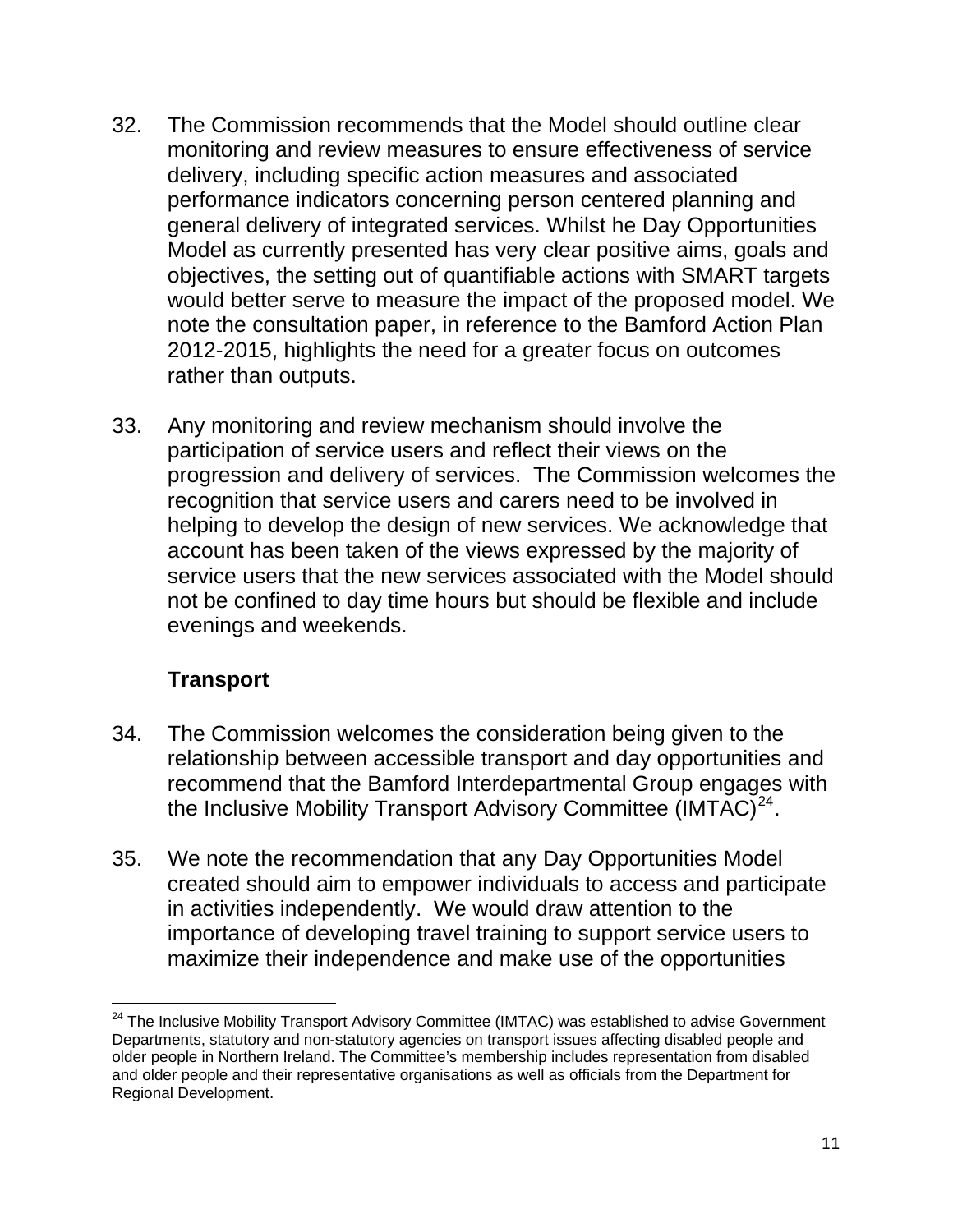provided by the Day Opportunities Model. IMTAC have recently prepared a report which highlights the benefits of travel training for children and young adults (both disabled and non disabled) and disabled people of all ages in particular, people with a learning disability<sup>25</sup>. We would encourage the Board and the Regional Learning Disability Subgroup to take account of the Report's key findings and recommendations.

36. The HSCB and the Bamford Inter-departmental Group may also wish to consider IMTAC's report on the impact of the Accessible Transport Strategy on improving access to transport for people with a learning disability $26$ .

## **Conclusion**

<u> 1980 - An Dùbhlachd ann an Dùbhlachd ann an Dùbhlachd ann an Dùbhlachd ann an Dùbhlachd ann an Dùbhlachd ann a</u>

37. In closing the Commission welcomes the Day Opportunities Model, in particular the key principles and recommendations for future development. However, we would encourage the HSCB and the Bamford Inter-departmental Group to develop and publish the detail of the action plan committed to over the next 3-5 years in order to clearly set out the proposed changes to traditional day care services and transition to Day Opportunities Services including fulfilling the stated commitment to engage and involve service users throughout the process.

<sup>&</sup>lt;sup>25</sup> Inclusive Mobility and Transport Advisory Committee (March 2013): 'Encouraging Independent Travel: -Lessons from the development of travel training programmes in Great Britain'. Available at: [www.imtac.org.uk](http://www.imtac.org.uk/)

<span id="page-11-0"></span> $26$  Inclusive Mobility and Transport Advisory Committee (June 2010): 'Report on the Impact of the Accessible Transport Strategy (2005-2015) in improving access to transport for people with a learning disability'. Also available at: [www.imtac.org.uk](http://www.imtac.org.uk/)